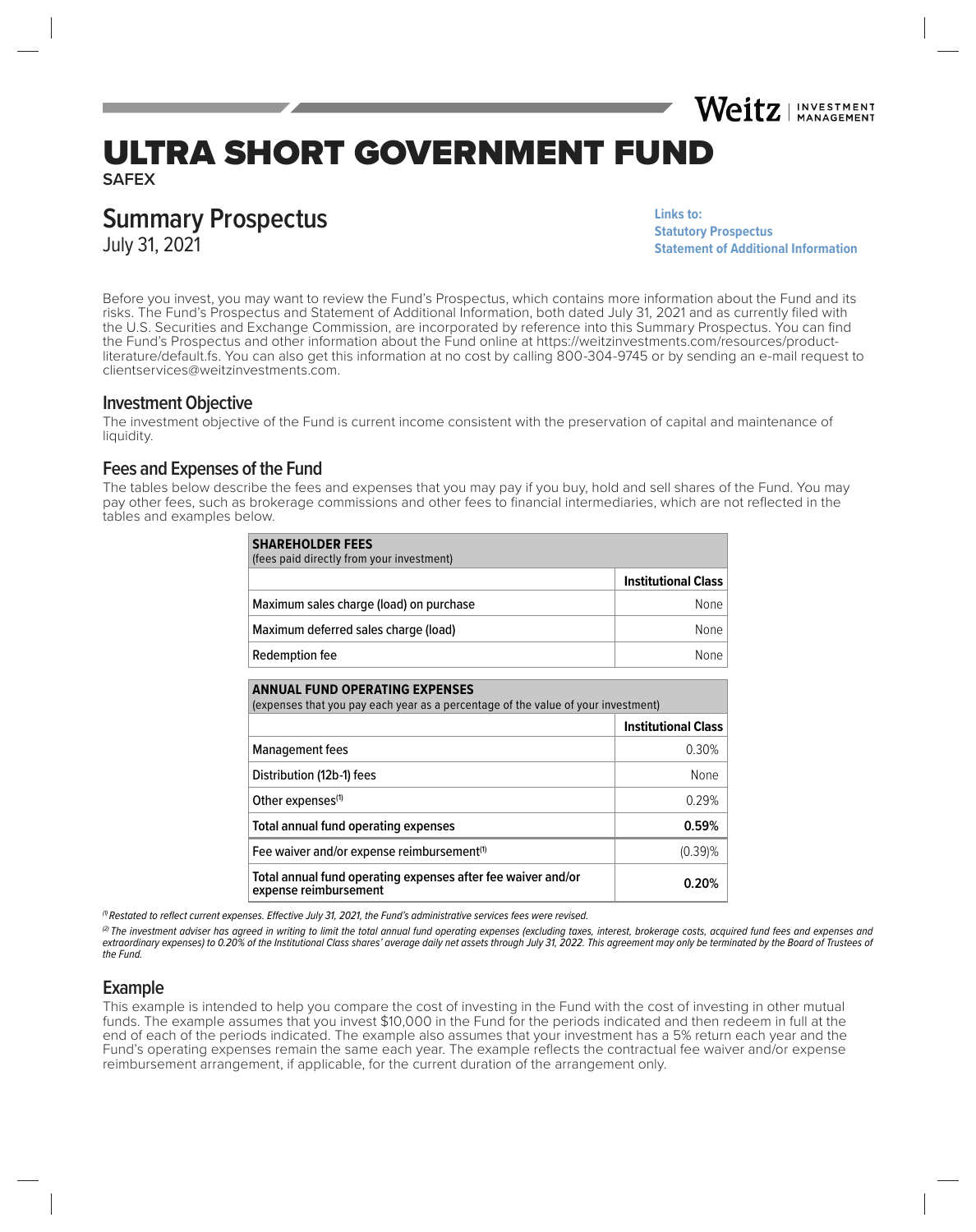Although your actual costs may be higher or lower, based on these assumptions your costs would be:

|                            | <b>YEAR</b> | <b>3 YEARS</b> | <b>5 YEARS</b> | <b>YEARS</b><br>10 |
|----------------------------|-------------|----------------|----------------|--------------------|
| <b>Institutional Class</b> | เวก<br>J∠∪  | \$150          | \$290          | D<br>$\cdot$ v,    |

#### **Portfolio Turnover**

The Fund pays transactions costs, such as commissions, when it buys and sells securities (or "turns over" its portfolio). A higher portfolio turnover rate may indicate higher transaction costs and may result in higher taxes when Fund shares are held in a taxable account. These costs, which are not reflected in annual Fund operating expenses or in the example, affect the Fund's performance. During the most recent fiscal year, the Fund's portfolio turnover rate was 138% of the average value of the portfolio.

# **Principal Investment Strategies**

Under normal circumstances, the Fund will invest at least 80% of its net assets, plus the amount of any borrowings for investment purposes, in debt obligations issued or guaranteed by the U.S. Government, its agencies and instrumentalities and repurchase agreements on such securities. The balance of the Fund's assets may be invested in U.S. dollardenominated investment grade debt securities, including corporate debt securities, mortgage-backed securities and asset backed securities. We consider investment grade to mean rated at least BBB- by one or more nationally recognized credit ratings firms. The Fund may invest in securities that are unrated if we determine that such securities are of investment grade quality. The Fund may also invest in government money market funds or exchange traded funds which invest substantially all of their assets in U.S. government securities.

The Fund may invest in debt securities of all maturities, but expects to limit its average effective duration to one year or less. The average effective duration of the Fund's portfolio as of June 30, 2021 was 0.4 years. "Duration" is a measure of a debt security's price sensitivity to changes in interest rates. The longer the duration of the Fund's overall portfolio (or an individual debt security), the more sensitive its market price will be to changes in interest rates. For example, if interest rates increase by 1%, the market price of a debt security with a duration of 1 year will generally decrease by approximately 1%. Conversely, a 1% decline in interest rates will generally result in an increase of approximately 1% of that security's market price.

#### **Principal Investment Risks**

You should be aware that an investment in the Fund involves certain risks, including, among others, the following:

- Market Risk As with any mutual fund, investment return and principal value will fluctuate, depending on general market conditions and other factors. Market risk includes political, regulatory, economic, social and health risks (including the risks presented by the spread of infectious diseases) which can lead to increased market volatility and negative impacts on local and global financial markets, and the duration and severity of the impact of these risks on markets cannot be reasonably estimated. **You may lose money if you invest in the Fund.**
- **Active Management Risk** The investment adviser's judgment about the attractiveness, value or potential appreciation of the Fund's investments may prove to be incorrect. The Fund could underperform other funds with similar objectives or investment strategies, if the Fund's overall investment selections or strategies fail to produce the intended results.
- **Interest Rate Risk** Debt securities are subject to interest rate risk because the prices of debt securities tend to move in the opposite direction of interest rates. When interest rates rise, debt securities prices fall. When interest rates fall, debt securities prices rise. Changing interest rates may have sudden and unpredictable effects in the markets and on the Fund's investments. In general, debt securities with longer matures are more sensitive to changes in interest rates.
- **Credit Risk** The risk that the issuer of a debt security will fail to pay interest or principal in a timely manner or that negative perceptions of the issuer's ability to make such payments will cause the price of that security to fall. In general, lower-rated debt securities may have greater credit risk than investment grade securities.
- Call Risk Certain debt securities may be called (redeemed) at the option of the issuer at a specified price before reaching their stated maturity date. Call risk is the risk, especially during periods of falling interest rates, that an issuer will call or repay a debt security before its maturity date, likely causing the Fund to reinvest the proceeds at a lower interest rate, and thereby decreasing the Fund's income.
- **Debt Securities Liquidity Risk** Debt securities purchased by the Fund that are liquid at the time of purchase may subsequently become illiquid due to, among other things, events relating to the issuer of the securities (e.g., changes to the market's perception of the credit quality of the issuer), market events, economic conditions, investor perceptions or lack of market participants. The Fund may be unable to sell illiquid securities on short notice or only at a price below current value.
- **Mortgage-Backed (and Other Asset-Backed) Securities Risk** Mortgage-backed securities (and other asset-backed securities) are generally structured for the securities holders to receive periodic payments as the securities issuer receives payments of principal and/or interest on the mortgages (or loans) in an underlying asset pool. Sometimes these securities are issued in separate tranches, which can mean the securities holders of one tranche receive payment in full before the securities holders of another tranche receive payments. Also sometimes credit support is provided for these securities, which can mean the securities issuer, an affiliated party or a third party provides additional assets, or makes additional promises, with respect to payment to the securities holders. Risks to the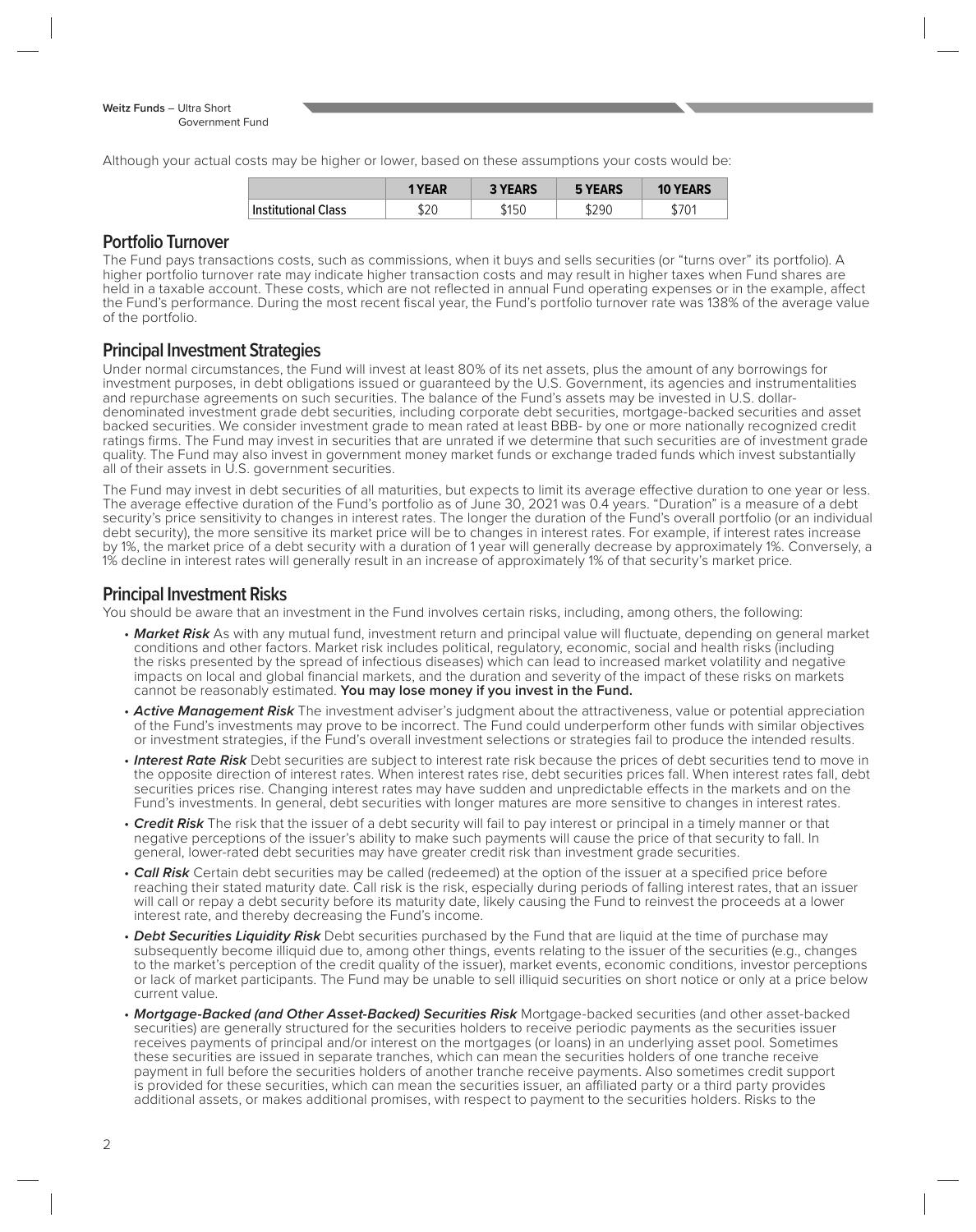securities holders can include (i) the underlying asset pool may not pay as expected (which could mean sooner or later than expected), (ii) the securities issuer may have insufficient cash to make payment on the securities generally, or on certain tranches of securities and (iii) the credit support may be insufficient to make payment on the securities.

- **Government-Sponsored Enterprises Risk** Obligations of U.S. Government agencies and authorities (such as Fannie Mae and Freddie Mac) are supported by varying degrees of credit but generally are not backed by the full faith and credit of the U.S. Government. No assurance can be given that the U.S. Government will provide financial support to its agencies and authorities if it is not obligated by law to do so. In addition, the value of obligations of U.S. Government agencies and authorities may be affected by changes in the credit rating of the U.S. Government.
- **Failure to Meet Investment Objective** There can be no assurance that the Fund will meet its investment objective.

Your investment in the Fund is not a bank deposit and is not insured nor guaranteed by the Federal Deposit Insurance Corporation (FDIC) or any other governmental agency.

### **Performance**

The following chart and table provide an indication of the risks of investing in the Fund by showing changes in the Fund's performance from year to year over the period indicated and by showing how the Fund's average annual total returns for the periods indicated, both before and after taxes, compared to those of a broad-based securities market index. The ICE BofAML 6-Month Treasury Bill Index, the Fund's primary comparative index, is generally representative of the market for U.S. Treasury Bills. All Fund performance numbers are calculated after deducting fees and expenses, and all numbers assume reinvestment of dividends. Total returns shown include fee waivers and expense reimbursements, if any; total returns would have been lower had there been no waivers and/or reimbursements. The Fund's past performance is not necessarily an indication of how the Fund will perform in the future both before and after taxes. Effective December 16, 2016, the Fund revised its principal investment strategies and policies to permit the Fund to invest in a diversified portfolio of short-term debt securities and to have a fluctuating net asset value. Prior to December 16, 2016, the Fund operated as a "government money market fund" as defined under Rule 2a-7 of the Investment Company Act of 1940 and maintained a stable net asset value of \$1.00 per share. The Fund's past performance in the bar chart and table for periods prior to December 16, 2016 reflect the Fund's prior principal investment strategies and policies and may not be indicative of future performance results. Updated performance information is available at weitzinvestments.com or by calling us toll-free at 800-304-9745.



#### **Calendar Year Total Returns—Institutional Class**

The year-to-date return for the Fund's Institutional Class for the six months ended June 30, 2021 was 0.07%.

| <b>BEST AND WORST PERFORMING QUARTERS</b><br>(during the period shown above) |                  |                     |  |  |  |
|------------------------------------------------------------------------------|------------------|---------------------|--|--|--|
|                                                                              | Quarter/Year     | <b>Total Return</b> |  |  |  |
| Best quarter                                                                 | 1st guarter 2020 | 0.75%               |  |  |  |
| Worst quarter                                                                | 4th quarter 2020 | $-0.01%$            |  |  |  |